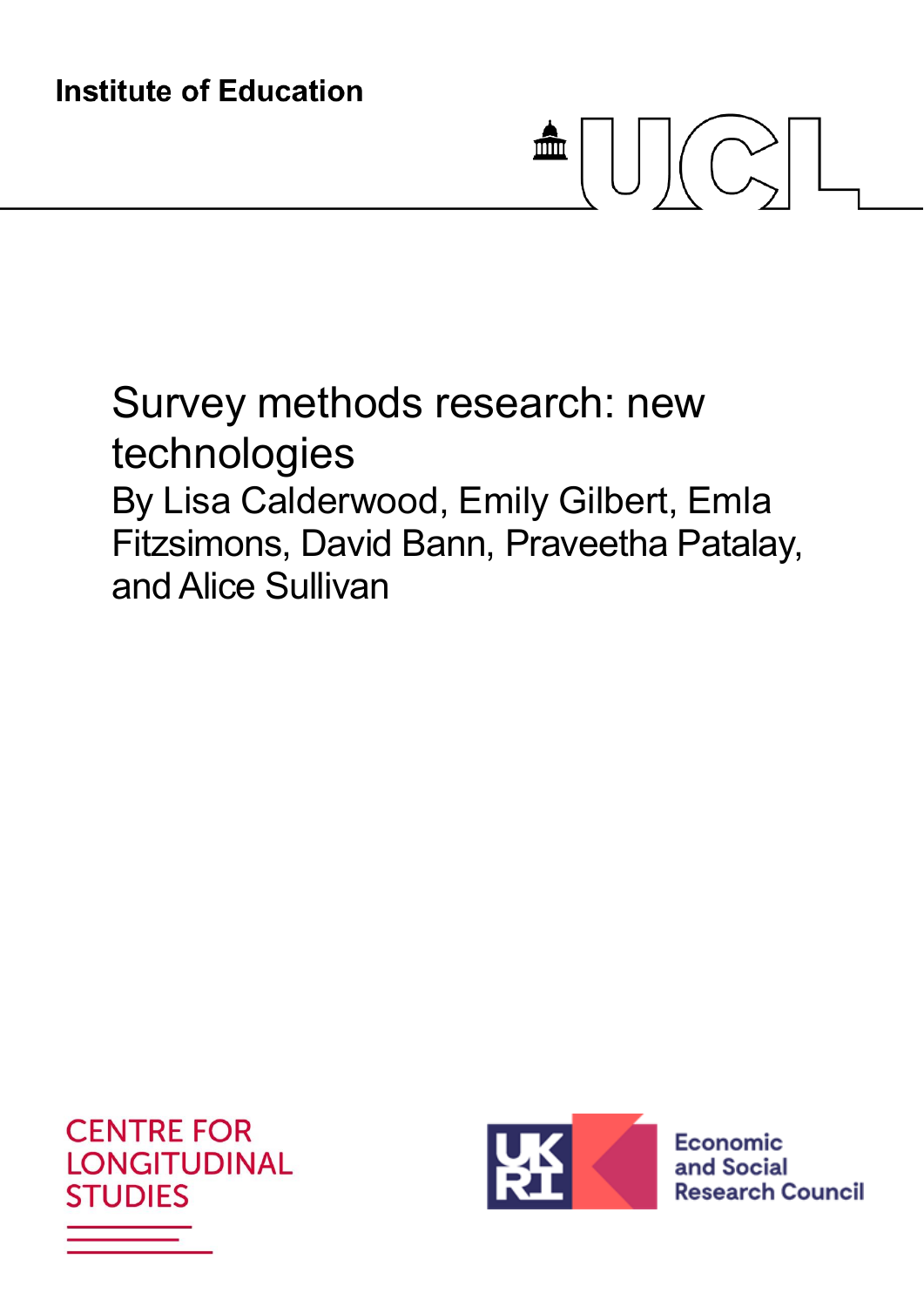# **Summary**

## Project overview

This element of the project aimed to identify new technologies for data collection that could add scientific value to longitudinal studies including the CLS cohorts. We undertook an in– house literature review (by Emily Gilbert) and also employed 7 UCL PhD students to carry out thematic scoping reviews (whose remit covered data collection innovations and novel linkages related to scientific themes). The PhD students were employed as research assistants on short-term (8-week) contracts in May and June 2019 and supervised by senior academic staff within CLS.

## **New technologies**

Technological change has transformed our daily lives in the last 20 years, and advances in technology create important opportunities for collecting data at scale. Smartphones are owned by two-thirds of adults in the UK and there has been explosion in the availability of data derived from people's daily interactions through the internet and elsewhere. CLS studies have used new technologies for data collection in MCS (age 14) which included a time-use diary which was mixed-mode using web, Smartphone app and paper, and in MCS (age 7 and age 14) surveys and BCS70 (age 46) surveys which used a portable activity monitor to collect direct measurements of physical activity. The challenge for CLS, and other longitudinal studies, is how to make best use of these new opportunities in the future to strengthen future research.

#### Literature review

#### **Methods**

The output covered here is a review of the methodological literature and evidence on the use of new technologies and innovative methods in data collection. The review looked at what major longitudinal studies have already done in terms of collecting data using new technologies and innovative methods, as well as innovation in other academic and market research settings. This covers the opportunities and challenges in the use of new technologies and wearables for both passive and active data collection, including cost, measurement issues and take-up rates.

#### **Findings**

 There are a large number of opportunities to enhance traditional survey data collected by large-scale longitudinal studies by collecting data through innovative techniques. There are also a number of methodological challenges surrounding innovative data collection, including willingness of participants to take part in nonstandard methods of data collection, take up rates and representation, measurement issues, ethics, practicalities for large-scale longitudinal studies, and cost. More research is needed to understand potential biases introduced through these measures, particularly to understand who participates and who does not, to identify exactly what is being measured by different devices, and whether it can be considered a replacement for asking survey questions about certain behaviours, or whether these are complimentary measures.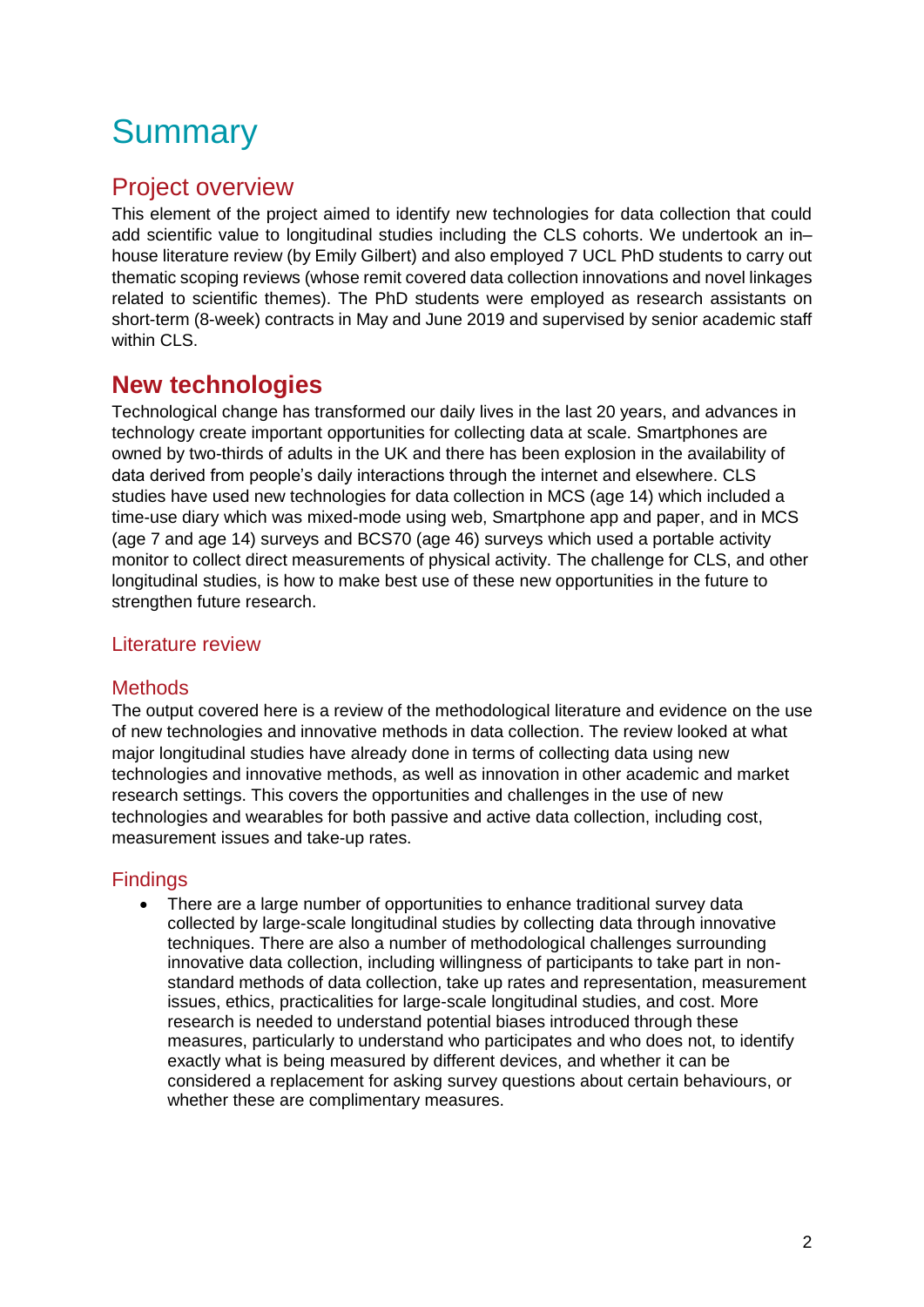#### Thematic scoping reviews

#### **Methods**

We decided at the outset of the project to take a thematic approach to scoping new data collection opportunities, and that as well as covering new technologies it was also important to scope possibilities for data enhancements through novel linkages. As a result, these reviews are broader than just new technologies for data collection.

Six scoping reviews were carried out in several key scientific areas. These reviews consisted of primarily desk-based research, including grey literature. They were conducted by UCL PhD students who were employed as research assistants on short-term (8-week) contracts in May and June 2019 and supervised by senior academic staff within CLS.

The key domains covered are: mental health, physical activity, cardiovascular health, diet, cognition, digital use, and social media. Each review discusses the opportunities and challenges around novel measurement.

#### **Findings**

- For measuring **mental health**, we scoped out available technology and feasibility of Apps, wearables and momentary assessment tools that have been used to-date, mainly in small scale studies. We discussed the capability of these approaches to measuring mental health and the considerations for scaling these up to populationbased cohort studies.
	- $\circ$  We found a number of smartphone apps available that can collect both active (self-report) and passive (device usage information, and location) data, allowing for continuous monitoring of mental health.
	- o Wearable technology has been employed for measuring mental health, including the use of technology to infer mental state from breathing rate, heart rate, and EEG sensors.
	- $\circ$  Ecological momentary assessment has also been widely used to assess anxiety and depression in particular.
	- o Device standardisation was found to be a particular issue, particularly around the aggregation of data from different types of smartphones.
	- $\circ$  Wearable technology raises some issues in terms of the reliability of devices, as well as the obtrusiveness of some methods of measurement (such as the use of bands worn around the head).
	- o User feedback was found to be a useful method of increasing engagement and cooperation in the use of new technologies to measure mental health.
- Wearable **physical activity** monitors continue to advance, and typically decrease in cost, yet yield data which are challenging to process and interpret; novel methods include combined wearable monitors and the use of 'smart' mobile phones which typically passively collect activity data for long periods of time.
	- $\circ$  The most promising approach to a combined wearable system is the combination of heartrate monitors with accelerometers, to improve accuracy of measurement. Combined systems such as this may be better at capturing activities that traditional accelerometers fail to capture, such as cycling or weightlifting.
	- $\circ$  However, combined wearables are more expensive than accelerometers alone, and may also increase participant burden if they involve the use of multiple devices or more invasive devices.
	- o Smartphones also provide an opportunity for physical activity measurement, through the use of their in-built sensors. This may be a more cost-effective approach, and reduce participant burden.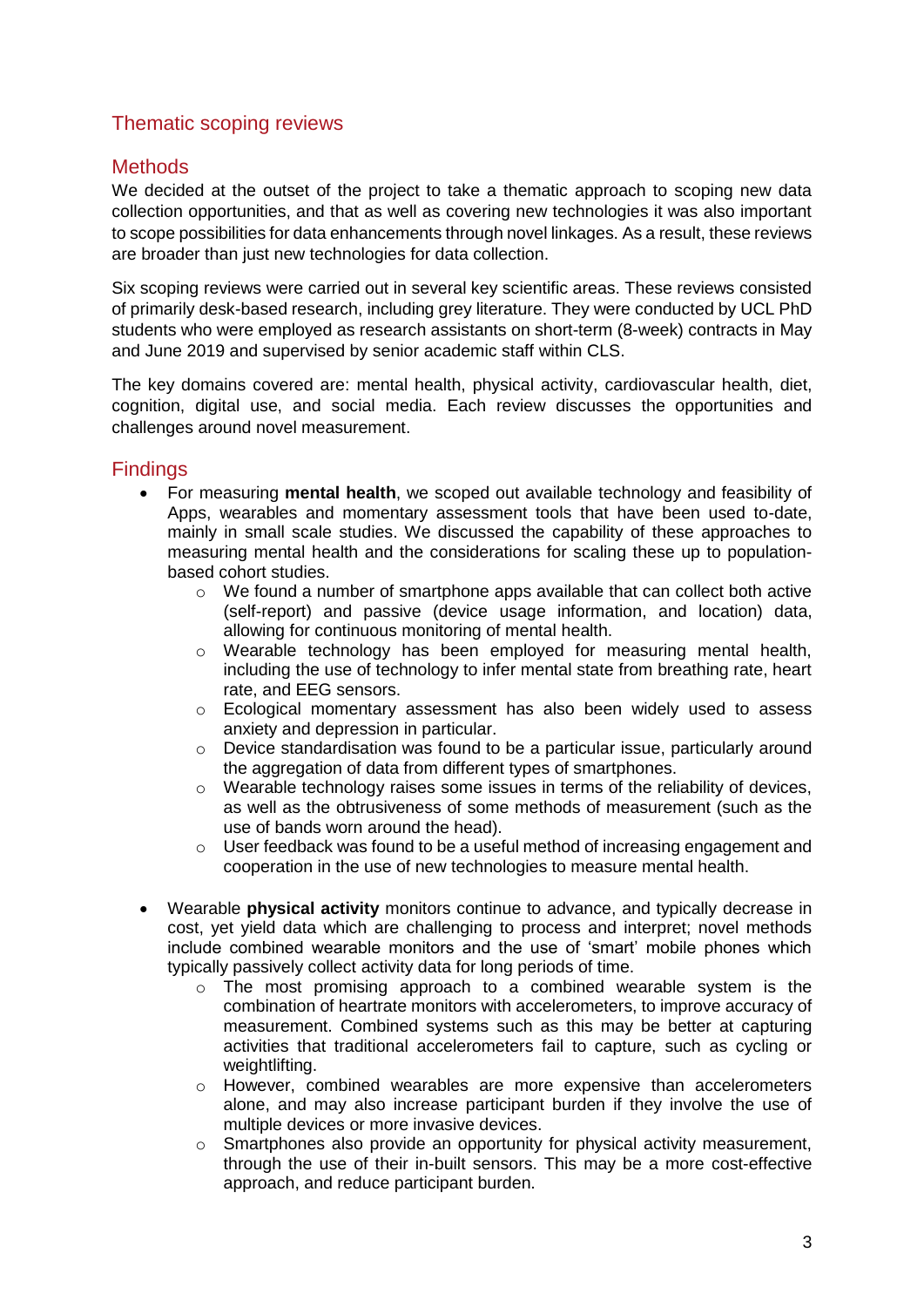- Indicators of **cardiovascular health** have historically been obtained by standard blood pressure and blood draws; novel alternatives include the use of dried blood spots, and tests of cardiorespiratory fitness.
	- $\circ$  Dried blood spots are a relatively inexpensive method of obtaining biomarkers, as well as being less invasive than venepuncture. Analytical methods are also improving, increasing the range of biomarkers detectable through dried blood spots.
	- $\circ$  Devices for measuring blood pressure have been developed that do not use a cuff, allowing for continuous monitoring outside of a medical setting. However, these devices are currently costly, making them less viable for populationbased research at this stage.
	- $\circ$  Cardiorespiratory fitness can be measured in-field using shuttle run tests or submaximal step tests. Both of these methods have reasonably strong correlations with direct measures of oxygen uptake measured in laboratory settings.
- Multiple complementary measures of **diet** continue to advance, including means of self-reported intake (paper and electronic) and objectively assessed biomarkers. We discuss these methods, their potential for inclusion in cohorts, and describe a series of available resources to help guide selection of future dietary intake measures.
	- o Mobile phones have been used to collect dietary information, due to their widespread use and the potential for real-time data collection. There are a wide number of commercial apps that track diet. Barcode scanning can also be incorporated through a smartphone, to allow collection of information related to purchased or consumed food.
	- $\circ$  Web-based dietary diaries are also reasonably common, with a large number of web based tool available.
	- $\circ$  Camera and tape recorder technologies have been used to measure dietary intake through either visual or verbal records of consumption, along with plate waste, which is then analysed to calculate nutritional intake
	- $\circ$  Wearables have been designed to record food intake through cameras, microphones and other sensory methods. The major benefit of wearables, or other approaches that use cameras and sensors, is that there is less reliance on respondent memory.
- Continuous development and increasingly widespread use of technology facilitates the administration of **cognitive** tests in population-based studies. Novel technologies harnessed for enriched datasets on cognition comprise mobile (smartphone and tablet) applications, web-based cognitive testing, wearable technology, smart home systems, and non-invasive neural interface technology.
	- $\circ$  Smartphones have been used for short-term memory tasks with respondents, enabling collection of this information from participants whilst they are in their homes, reducing burden.
	- $\circ$  Web-based approaches have also been used, again reducing burden by allowing completion in-home. Some batteries of cognition tasks have already been validated for web administration.
	- o Wearable technologies can be used to assess physical states, psychological states, social interactions, and environmental context. Several studies have utilised wearables to cognitively monitor and assist the elderly. This data can often come from participants' own devices, reducing burden and cost.
	- $\circ$  Smart home systems have been developed to assist people experiencing cognitive decline. Whilst not designed to measure cognition directly, there is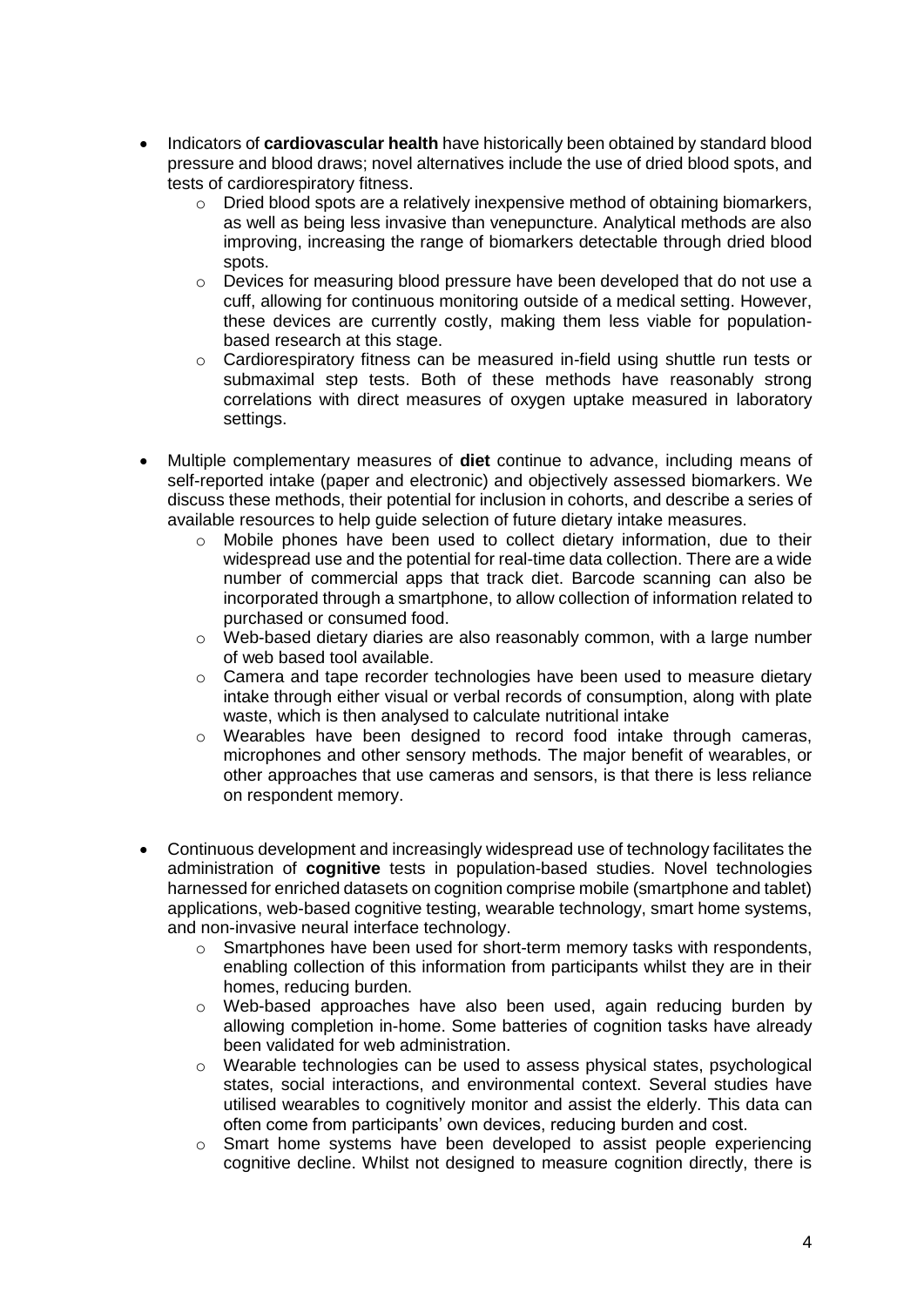potential to infer cognitive function by observing changes in activities of daily living.

- $\circ$  Non-invasive neural interface technology can also be used to assess cognition. EEGs and fNIRs have both been used to assess participants whilst they are completing cognitive assessments. Wireless EEG has the potential to be used to assess cognition on large-scale studies.
- **Social media** is increasingly used for research in a range of areas including mental health, politics and social capital. Linking social media to survey data provides the opportunity to validate measures derived from social media with validated survey measures. However, there are a number of methodological challenges to be considered including consent, ethics and data processing.
	- o Social media data obtained from well-known groups (i.e. longitudinal cohorts) can enhance researchers' understanding of human behaviour and, for example, how a person's mental health changes over time.
	- o University of Bristol is currently developing a framework for linking and sharing social media data for high-resolution longitudinal measurement of mental health across CLOSER cohorts.
	- o Few studies that have used social media data have cross-verified their findings with external datasets or captured demographic information. Linking social media data with survey data would add value in terms of representivity, validity and reliability.
	- $\circ$  Informed consent is a challenge in this space a key element of asking for informed consent is full transparency over the type of data being linked, the purposes of collection, data security and participants' rights to withdraw their consent.
- It is important for large-scale studies to measure the increasing **digitisation** of lives. Self-reported measures of online behaviours are not able to capture the full range of these activities. There are a number of technological solutions that passively measure people's online activities, though issues around ethics and data security need to be considered.
	- o Browser plug-ins utilise a small piece of software installed by the user which tracks how much time is spent on websites visited and which websites are visited. Desktop time tracking software looks beyond websites and gathers information on what's happening with the device operating system (which apps are being used, for how long). In a similar vein, smartphone tracking apps can be installed on a smartphone to track which apps the user is using and for how long.
	- o Cursor tracking can be used to collect the position of the cursor on the screen.
	- $\circ$  Session replay has the ability to replay a visitor's journey to a website, seeing what the user sees and how they interact with the website.
	- $\circ$  Browser fingerprinting is a technique which collects information about browser type and version, operating system, plugins, language, screen resolution
	- o Tracking cookies can be used to track users' web browsing habits across multiple websites.
	- $\circ$  Deep packet inspection (DPI) is a type of data processing that inspects in detail the data being sent over a computer network (which can then be use to assess which websites the user has visited and how they have interacted with them).
	- o It should be borne in mind that technology use is not limited to one device or a specific activity, and user activity is constantly changing, which should drive decisions about which method is best to capture the required information.